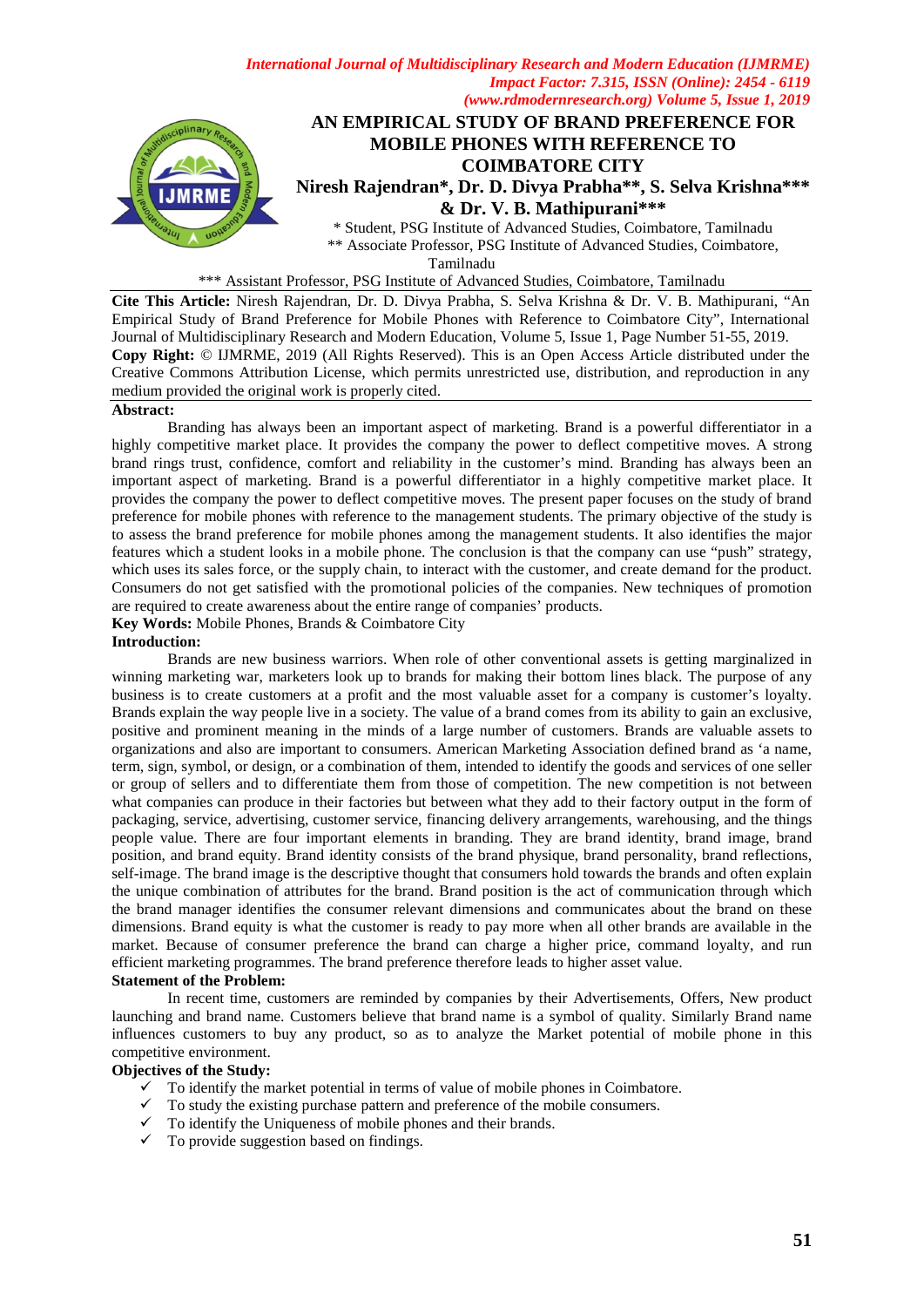### **Scope of the Study:**

The study identifies the Market potential of the Mobile phones in Coimbatore. During the project research the customers are too much price conscious as they want a quality product on lesser amount. In this competitive environment Mobile phones survive with higher priced products, So as to analyze the Market potential of Mobile phones in Coimbatore city. It provides suggestions to maintain their brand image and to attract new customers.

# **Methodology:**

**Type of Study:** The type of research is Descriptive research study.

**Sample Design:** Primary data is used in the study. Data is collected through questionnaire technique. Convenience sampling is used for the study.

**Methods for Data Collection:** Primary method of data collection is done through questionnaire administered to the respondents.

**Tools for Analysis:** The statistical tools used in the study includes Mean Score, Percentage Analysis **Limitations of the Study:** 

 $\checkmark$  Study is limited to the Dealers at Coimbatore city.

 $\checkmark$  Time given to undertake the study was only limited (45 days).

#### **Literature Review:**

Chen and Chang (2008) found that Brand equity has significantly positive effect on both brand preference and brand loyalty. The effect of brand equity on purchase intention is also significant.

Del Veccio, Henard, Freling (2006) quoted that sales promotion neither a positive nor a negative effect on brand preference beyond the promotion period. While the overall mean effect is not statistically significant this does not suggest that sales promotion do not affect brand preference. Consistent with the notion that multiple mechanism may affect post promotion preference. Sales promotion either undermines or augments brand preference depending on the promotion and the characteristics of the product being promoted.

Paulo, Duarte and Mario (2010) quoted that several factors contribute to brand preference, especially those related to brand identity, personality and image and their congruence with consumer self image. The main direct effects on brand preference are the self image congruence and the identity/ personality and image of the brand. In addition to those, the level of involvement, social environment, risk perception, demographic profile, and product visibility also show a positive influence on brand preference.

Sriram, Chintagunta and Neelamgham (2004) found that intrinsic brand preference have a much bigger effect on the performance of the brand than the inclusive value which reflects model level prices, product attributes, and the length of the brand's product line. Further they found that some brands can increase their advertising expenditure and still increase their profitability.

| Demographic<br><b>Variables</b> | <b>Particulars</b> | <b>Frequency</b> | Percent |
|---------------------------------|--------------------|------------------|---------|
|                                 | Male               | 40               | 42.6    |
| Gender                          | Female             | 54               | 57.4    |
|                                 | Total              | 94               | 100     |
|                                 | $16 - 25$          | 57               | 60.6    |
|                                 | 26-35              | 32               | 34      |
| Age                             | $36 - 45$          | 3                | 3.2     |
|                                 | $46 - 55$          | $\overline{2}$   | 2.1     |
|                                 | Total              | 94               | 100     |
|                                 | <b>Business</b>    | 10               | 10.6    |
|                                 | Professional       | 8                | 8.5     |
| Occupation                      | Student            | 16               | 17      |
|                                 | Others             | $\overline{4}$   | 4.3     |
|                                 | Total              | 94               | 100     |
|                                 | Married            | 31               | 33      |
| Marital Status                  | Unmarried          | 63               | 67      |
|                                 | Total              | 94               | 100     |
|                                 | Less than Rs.5000  | 14               | 14.9    |
| Income Level                    | Rs.5001-Rs.15000   | 57               | 60.6    |
|                                 | Rs.15001-Rs.25000  | 17               | 18.1    |
|                                 | Rs.25001-Rs.35000  | 6                | 6.4     |
|                                 | Total              | 94               | 100     |

**Analysis and Interpretation:** 

**Interpretation:** The above table shows about the gender of the respondents were out of 94 respondents 42.6% are male and 57.4% female. 60.6% are from the age group between 16-25, 34% are from the age group between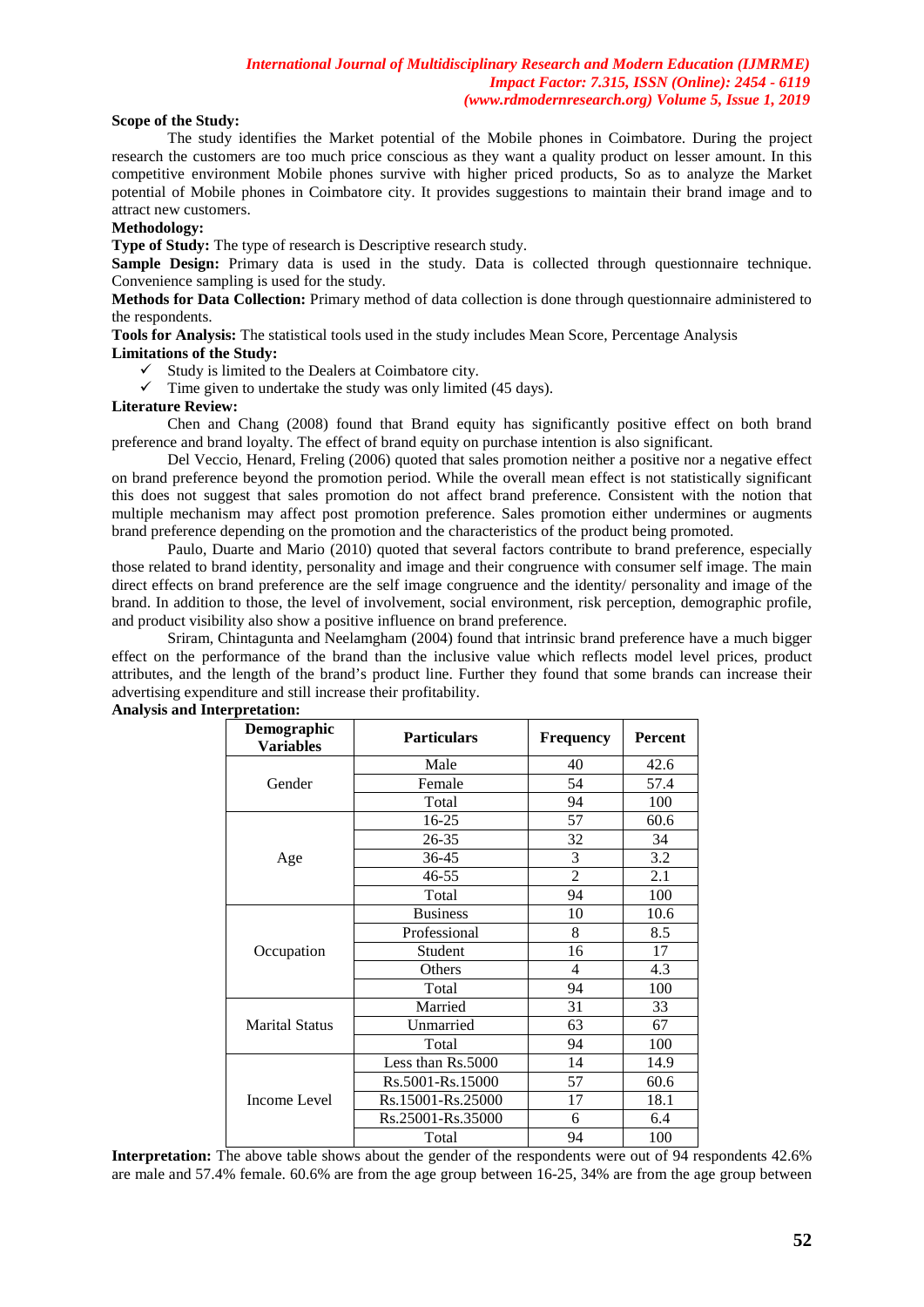26-35, 3.2% are from the age group between 36-45 and 2.1% are from the age group between 46-55. 33% are married and 67% are unmarried. 14.9% are earning less than Rs.5000, 60.6% are earning between Rs.5001- Rs.15000, 18.1% are earning between Rs. 15001 - Rs. 20000.

#### **Mode of Purchase:**

|             | <b>Frequency</b> | Percent |
|-------------|------------------|---------|
| Cash        | 55               | 58.5    |
| Installment | 39               |         |
| Total       |                  |         |

#### **Interpretation:**

The above table shows about mode of purchase of the respondents were out of 94 respondents 59.5% are purchasing through cash and 41.5% are purchasing through installment. It shows that most of the respondents are purchasing through cash.

#### **Source of Awareness towards Mobiles:**

|                       | <b>Frequency</b> | Percent |
|-----------------------|------------------|---------|
| Relatives and Friends | 27               | 28.7    |
| Mechanics             | 23               | 24.5    |
| <b>Banner Display</b> | 23               | 24.5    |
| Advertisements        | 13               | 13.8    |
| Others                |                  | 8.5     |
| Total                 |                  | 100     |

#### **Interpretation**

The above table shows about source of awareness towards mobiles were out of 94 respondents are knowing about through relatives and friends, 24.5% are knowing through mechanics, 24.5% are knowing through banner display, 13.8% are knowing through advertisements and 8.5% are knowing through other sources. It shows that most of the respondents are knowing about mobiles through relatives and friends. **No of Years of Using Mobiles:**

|                    | <b>Frequency</b> | <b>Percent</b> |
|--------------------|------------------|----------------|
| Less than One Year |                  | 9.6            |
| 1-2 Years          | 60               | 63.8           |
| 2-3 Years          | 19               | 20.2           |
| 3-4 Years          |                  | 4.3            |
| More than 4 Years  |                  | 2.1            |
| Total              |                  |                |

### **Interpretation:**

The above table shows about no of years of using mobiles were out of 94 respondents 9.6% are using mobiles for less than one year, 63.8% are using between 1-2 years, 20.2% are using between 2-3 years, 4.3% are using between 3-4 years and 2.1% are using more than 4 years. It shows that most of the respondents are using mobiles between 1-2 years.

#### **Preference towards the Products:**

|                   | <b>Frequency</b> | <b>Percent</b> |
|-------------------|------------------|----------------|
| <b>Brand Name</b> | 20               | 21.3           |
| Service           | 43               | 45.7           |
| Economy           | 19               | 20.2           |
| Design            |                  | 7.4            |
| Others            |                  | 5.3            |
| Total             |                  | 100            |

### **Interpretation:**

The above table shows about preference towards the products were out of 94 respondents 21.3% said as brand name, 45.7% said as service, 20.2% said as economy, 7.4% said as design and 5.3% said as other factors. It shows that most of the respondents said that they are preferring the products due to service of the brand. **Comparison between Occupation and Opinion towards Effective Advertisements of Mobiles:**

H0: There is no relationship between occupation and opinion towards effective advertisements of mobiles

|            |          |    | Crosstab                                            |           |                   |       |  |
|------------|----------|----|-----------------------------------------------------|-----------|-------------------|-------|--|
| Count      |          |    |                                                     |           |                   |       |  |
|            |          |    | Opinion towards effective advertisements of mobiles |           |                   |       |  |
|            |          | тv | Online                                              | Newspaper | <b>Billboards</b> | Total |  |
| Occupation | Employee |    |                                                     |           |                   |       |  |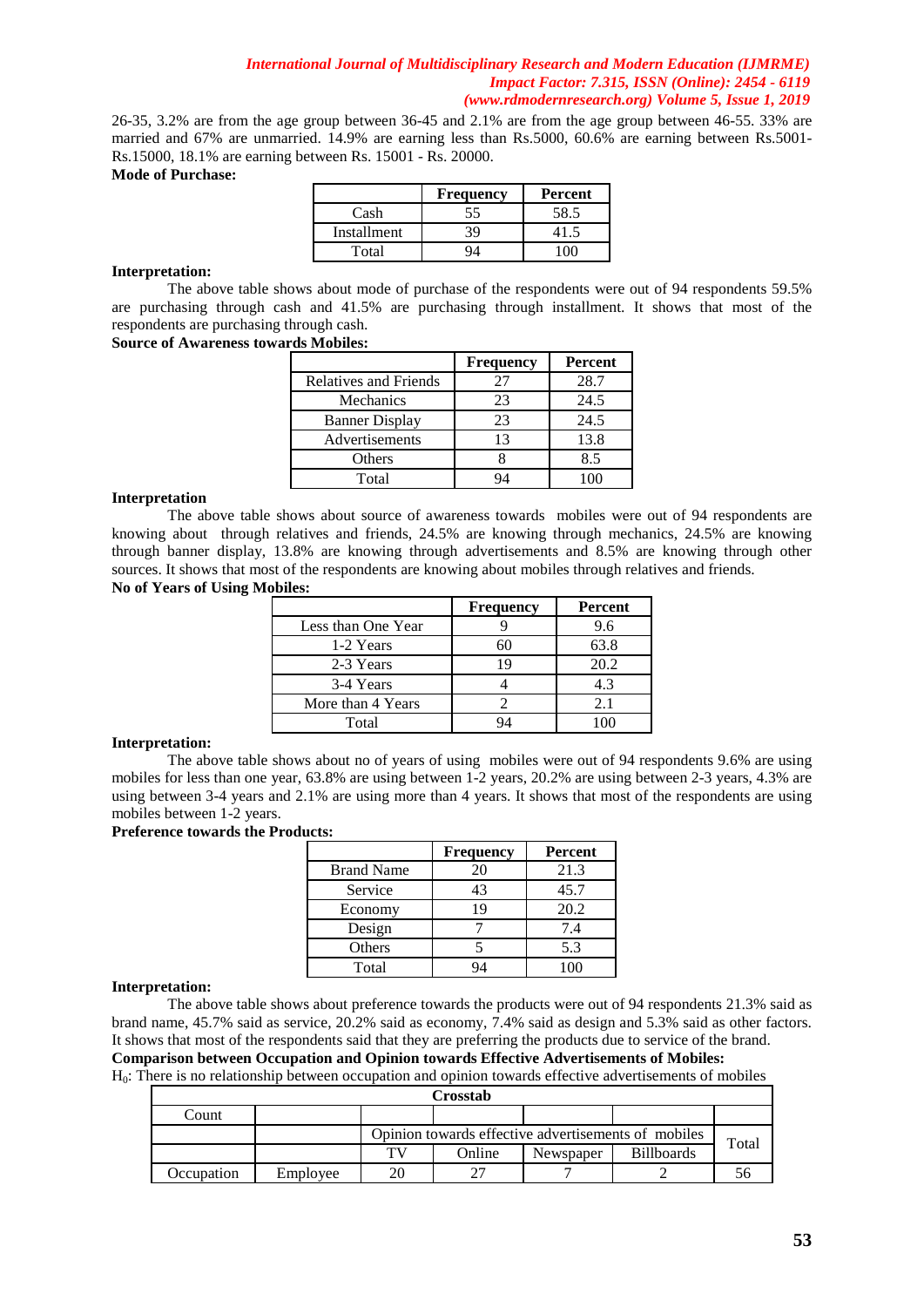|       |                 |    |  | $(www. ramoaern research. org) volume 3, Issue 1,$ |  |
|-------|-----------------|----|--|----------------------------------------------------|--|
|       | <b>Business</b> |    |  |                                                    |  |
|       | Professional    |    |  |                                                    |  |
|       | Student         |    |  |                                                    |  |
|       | Others          |    |  |                                                    |  |
| Total |                 | 36 |  |                                                    |  |

| <b>Chi-Square Tests</b> |                      |  |                       |  |  |
|-------------------------|----------------------|--|-----------------------|--|--|
|                         | Value                |  | Asymp. Sig. (2-sided) |  |  |
| Pearson Chi-Square      | $4.891$ <sup>a</sup> |  | .).962                |  |  |

### **Interpretation:**

The above table shows about the relationship between occupation and opinion towards effective advertisements of mobiles were the level of significance is at 0.962 which is greater than 0.05. It shows that there is no relationship between occupation and opinion towards effective advertisements of mobiles. **Rank Correlation for Factors Related to Purchase of Products:**

|      | viuuvii Ivi 1 uvuvib Iwiuwu iv 1 ul chubc ol 1 l vuucibi |    |    |               |                |         |               |
|------|----------------------------------------------------------|----|----|---------------|----------------|---------|---------------|
| S.No | <b>Particulars</b>                                       | X  |    | $\mathbf{R}1$ | R <sub>2</sub> | D       | $D^{\wedge}2$ |
|      | Warranty / Guarantee                                     |    | 15 |               |                |         | 0.00          |
| 2    | Easy Handling                                            |    | 12 |               |                |         | 1.00          |
| 3    | Design                                                   | 24 | 43 |               |                |         | 0.00          |
|      | Brand name                                               |    | 13 |               | 3              |         | 1.00          |
|      | Price                                                    |    |    |               |                | $-2$    | 4.00          |
|      |                                                          |    |    |               |                |         | 6.00          |
| N    |                                                          |    |    |               |                | $1 - R$ | 0.02          |
|      |                                                          |    |    |               |                | R       | 0.98          |

## **Interpretation:**

The above table shows about the rank correlation for the factors related to purchase of products were the correlation value is at 0.98 which shows that the factors are highly correlated. It reveals that the design of the mobiles are the factors influencing them towards purchasing the products.

## **Findings:**

- $\checkmark$  Most of the respondents are female in our survey.
- $\checkmark$  Maximum of the respondents are from the age group between 16-25.
- $\checkmark$  Maximum of the respondents are unmarried in our survey.
- $\checkmark$  Most of the respondents are earning between Rs.5001-Rs.15000.
- $\checkmark$  Maximum of the respondents are purchasing through cash.
- $\checkmark$  Most of the respondents are knowing about mobiles through relatives and friends.
- $\checkmark$  Maximum of the respondents are using mobiles between 1-2 years.
- $\checkmark$  Most of the respondents said that they are preferring the products due to service of the brand.
- $\checkmark$  Maximum of the respondents are highly satisfied towards price of the products.
- Most of the respondents are highly satisfied towards quality of the products.
- $\checkmark$  Maximum of the respondents are satisfied towards advertisements & amp; promotional activities of the products.
- $\checkmark$  Maximum of the respondents said as very good for using the mobiles.
- $\checkmark$  Most of the respondents are highly satisfied with the products.
- $\checkmark$  Maximum of the respondents said that the price of the at present is good.
- $\checkmark$  Most of the respondents said that they are satisfied towards design of the product.
- $\checkmark$  Maximum of the respondents said as easy handling for mobile products based on others word.
- $\checkmark$  There is no relationship between occupation and opinion towards effective advertisements of mobiles.

# **Suggestions:**

- $\checkmark$  The company can use "push" strategy, which uses its sales force, or the supply chain, to interact with the customer, and create demand for the product.
- $\checkmark$  The company can use pull strategy which relies on heavy advertising to create demand for a product. Advertising plays a very big role in this strategy. The many ways of creating demand in a pull strategy have increased with the advent of viral marketing. General characteristic of pull strategy is advertising (in its many forms), word of mouth, which all boils down to creating a buzz about the product, in the market.
- $\checkmark$  Cellular companies should increase the awareness about the 4G service.
- $\checkmark$  Companies should offer more range of Rs. 10,000 or less than 10,000.
- $\checkmark$  LG and Motorola should try to expand its market share and also should try to increase the awareness through the television advertisement.